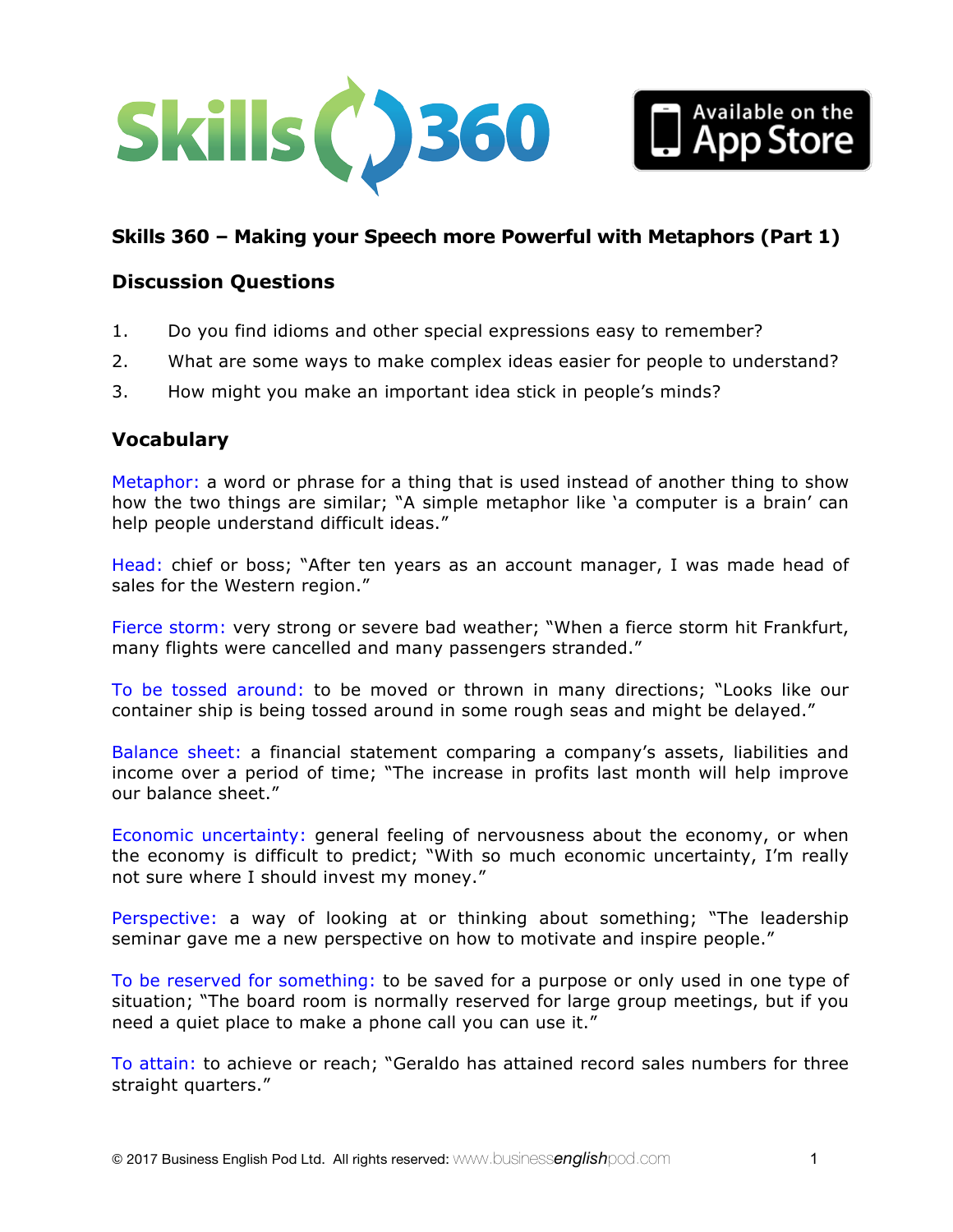Evocative: producing a feeling that makes you think of something; "We want these new ads to be evocative of home, or a great sense of comfort."

Running on empty: very tired or having no more energy or resources; "I feel like I've been running on empty for the past month and need a holiday."

To be missing a piece of the puzzle: not having all necessary information to understand something or all the necessary parts; "Since Tammy left the team, I feel we've been missing an important piece of the marketing puzzle."

The ball is in someone else's court: someone else must take responsibility or make a decision; "Well, I sent them our latest purchase offer, and now the ball is in their court. Hopefully we'll hear back soon."

To harness the power of something: to use something's power for a purpose; "These new servers will really help us harness the power of the cloud for data management."

To simplify: to make something more simple or easier to understand; "I'm not sure I see what you're saying Rhett… could you simplify the whole process for us?"

Recession: a period when the economy is bad or trade and industry are reduced; "Yes, the economy has had a few bad months, but we're not calling it a full-blown recession yet."

To appeal to: to attract or be liked by; "Social media has really helped us appeal to a slightly younger crowd."

Sensory: relating to the senses, such as hearing, seeing, smelling, tasting and feeling; "Our new virtual reality goggles provide users with an amazing sensory experience."

To stink: to have a very bad smell, or to be of poor quality; "Sam is a great engineer, but unfortunately his writing skills really stink."

"Music to my ears:" if some information or news is "music to your ears," you are happy to hear it; "You're staying on with us for another year? Gee Wendy, that's sure music to my ears."

To stick in a place: to stay in a place and resist being moved; "I like the colors of this logo, but I'm not really sure it will stick in people's minds."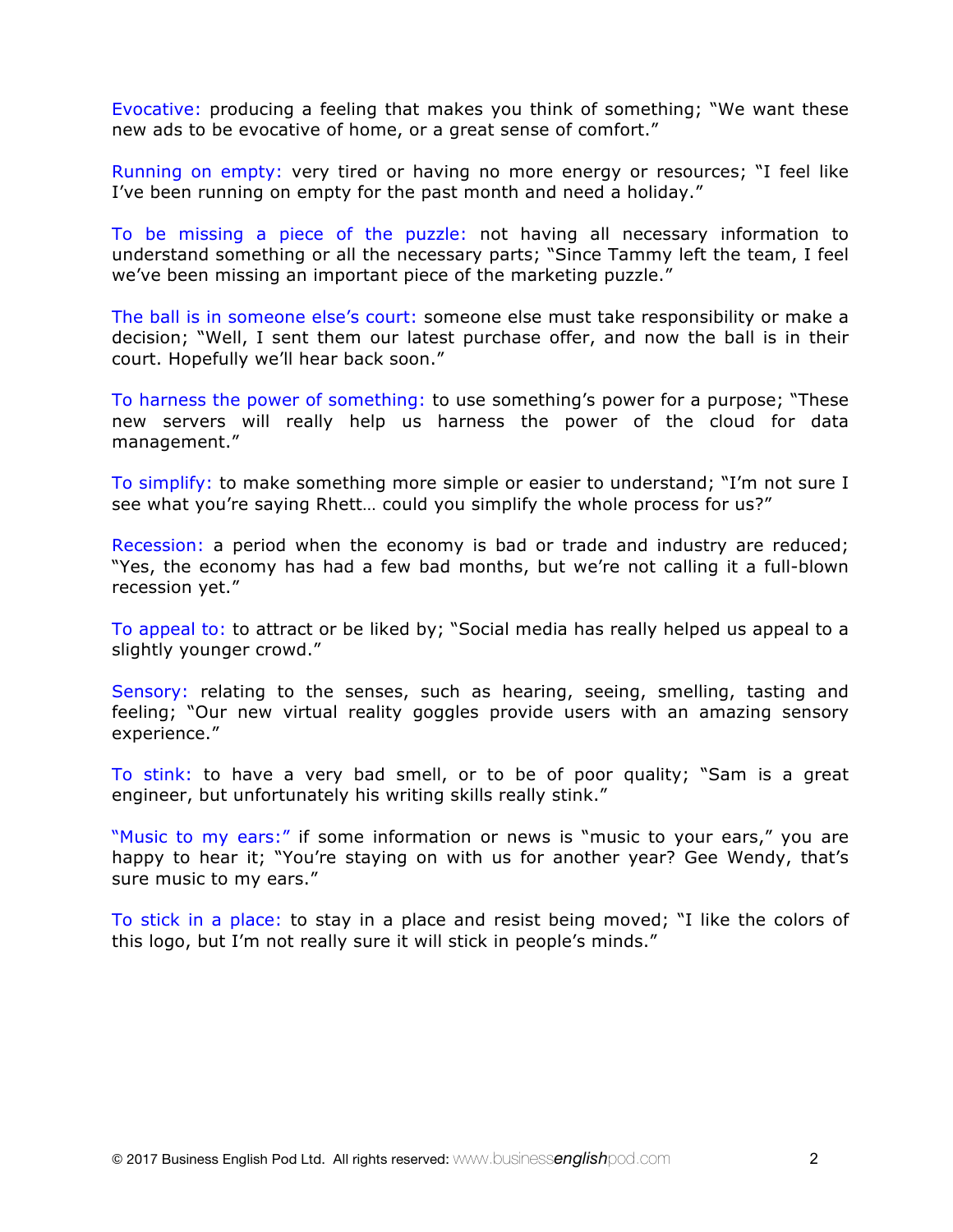# **Transcript**

Hello and welcome back to the Skills 360 podcast. I'm your host Tim Simmons, and today I want to give you some tips for using metaphors to make your speech more powerful.

Have you ever heard of Alfred Sloan? He was the head of General Motors during the Great Depression. He once gave a speech where he talked about GM at the time as a "great ship in a fierce storm." From that description, you get a sense of danger, of a big boat getting tossed around in the unpredictable ocean waves. And you can imagine that everyone on that ship has to work hard to get through the storm which, like all storms, would one day end.

Alfred Sloan was using a metaphor. GM isn't really a ship. And the economy isn't really an ocean. He *could have* talked about how the company needed to improve its balance sheet during a time of economic uncertainty. But a ship in a storm is a much more memorable and impactful way of describing the situation. And if you read or listen to speeches by great leaders, you'll see they are full of interesting comparisons like this.

So what exactly is a metaphor? Well, a metaphor is when you compare something you're talking about to another idea, for example: "time is money." This comparison helps us understand, or see something from a new perspective. Just as "time is money" helps us see time as very valuable. Or, as Alfred Sloan said, GM is like a ship. And the Great Depression is a storm. And metaphors aren't reserved just for big speeches by famous people. Metaphors are everywhere in our language.

One of the most common kinds of metaphor we use are idioms. For example, we often say "climb the corporate ladder" to mean try to attain higher positions in a company. But saying "climb the corporate ladder" is more *evocative*. That is, it has more emotional power.

When you're tired, you can say you're "running on empty," like a car with no fuel. When you don't have all the right information, you can say you're "missing a piece of the puzzle." And when you're waiting for someone else to make a decision, you can say "the ball in his court." You may have learned some of these idioms, but you may not have known they're all a kind of metaphor.

To harness the power of metaphors, you don't have to just learn some idioms. You can create your own metaphors to make what you say more impactful. You might be making a speech, or giving a presentation. Or you might be negotiating, selling something, or trying to convince your colleagues to support your idea. In all these situations, metaphors can be effective.

What exactly do I mean by "effective?" Well, for starters, metaphors can help to simplify a complex idea. Think again of the idea of a ship in a fierce storm. There are a lot of complex ideas behind the situation of a large company in an economic recession. But the metaphor helps people understand quickly and simply.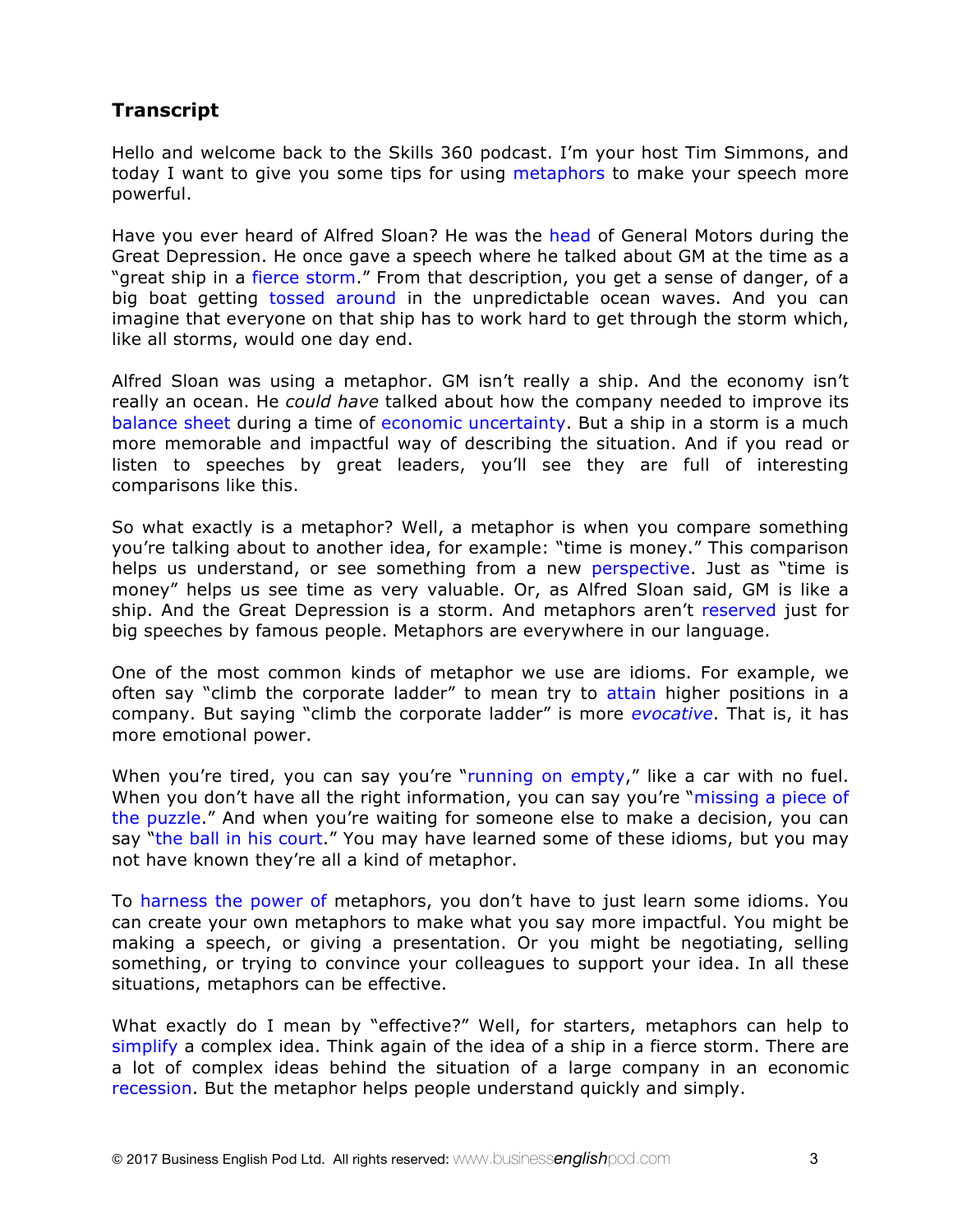Metaphors can also appeal to our emotions and imagination. Consider Tropicana, the company that makes orange juice. They could have described the health benefits of their juice and hope that people make a logical decision to buy their product. But instead, they called their orange juice "your daily ray of sunshine." That has emotional power. Who *wouldn't* want a ray of sunshine in the morning?

The Tropicana example is a good one, because it is *sensory*. I mean, it makes you feel something. And anytime you can use a metaphor that helps people see, feel, smell, taste, or hear, it will be more impactful. Think of the difference between saying "your idea is not very good" and "your idea stinks." Or the difference between "I was glad to hear about Jan's decision" and "Jan's decision is music to my ears."

Metaphors also help people *remember* what you say. Albert Einstein once said "Life is like riding a bicycle; to keep your balance, you must keep moving." I'll never forget that idea. But without the metaphor of riding a bicycle, it wouldn't stick in my brain. And just think: the first metaphor I mentioned was from almost 100 years ago, and people are still talking about it!

Okay, so today I've talked about the power of metaphor. We've looked at some examples of common idioms that help create impact. We've also talked about how metaphor can help simplify complex ideas and appeal to people's emotions. And as I've discussed, good metaphors are sensory and memorable. In our next lesson, we'll look at some common types of metaphors and one special type called an "analogy."

That's all for today. If you'd like to test yourself on what we've just covered, have a look at the **BusinessEnglishPod.com** website. There you'll find a quiz about today's show as well as a complete transcript.

So long. And see you again soon.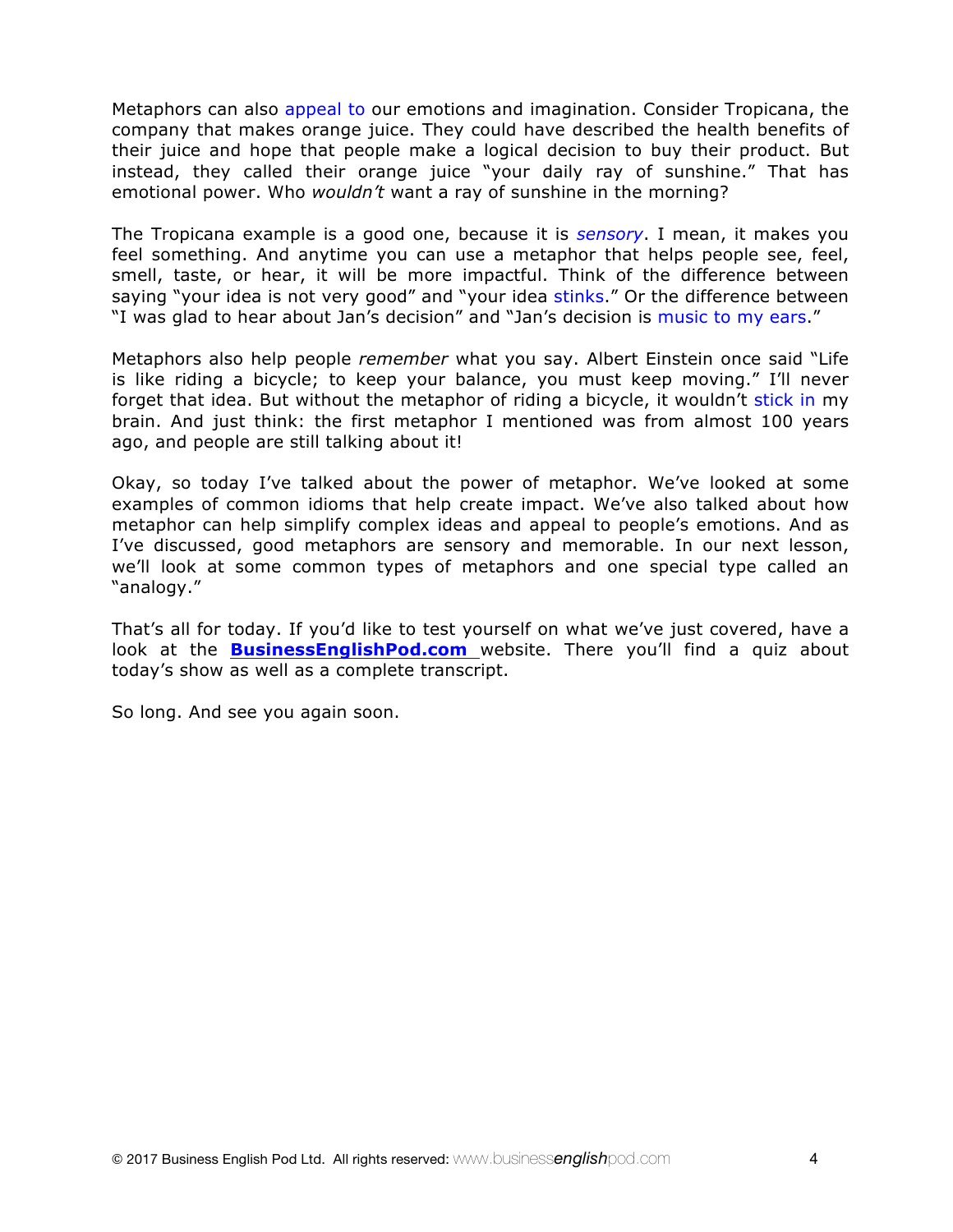## **Review**

- 1. What are metaphors?
	- A Words that have more than one meaning.
	- B Comparisons between two ideas.
	- C Expressions that are difficult to learn.
	- D Expressions that are famous or well-known.
- 2. Which of the following sentences includes an idiom? [Choose 2]
	- A I'm so tired, I feel like I'm running on empty.
	- B I really hope I can attain a higher position sometime soon.
	- C I think I'm ready for my big speech, but I'm not totally sure.
	- D If you're missing a piece of the puzzle, you can ask me for help.
- 3. Which of the following are mentioned as examples of situations where metaphor might be useful? [Select all that apply]
	- A Writing a technical report.
	- B Giving a presentation.
	- C Asking for permission.
	- D Making a speech.
	- E Complaining.
	- F Negotiating.
- 4. The example of selling orange juice by calling it "your daily ray of sunshine" is effective because it is…
	- A … complex.
	- B … sensory.
	- C … logical.
	- D … common.
- 5. Which of the following are reasons why metaphors are effective? [Select all that apply]
	- A They are a sign of good education.
	- B They are difficult to learn.
	- C They are memorable.
	- D They can help to simplify ideas.
	- E They are used by famous people.
	- F They have emotional power.
	- G They are uncommon.
- 6. All of the following are metaphors EXCEPT:
	- A Time is money.
	- B Our team is a well-oiled machine.
	- C We need to beat the competition in this race.
	- D Henry is clearly the best employee we've got.